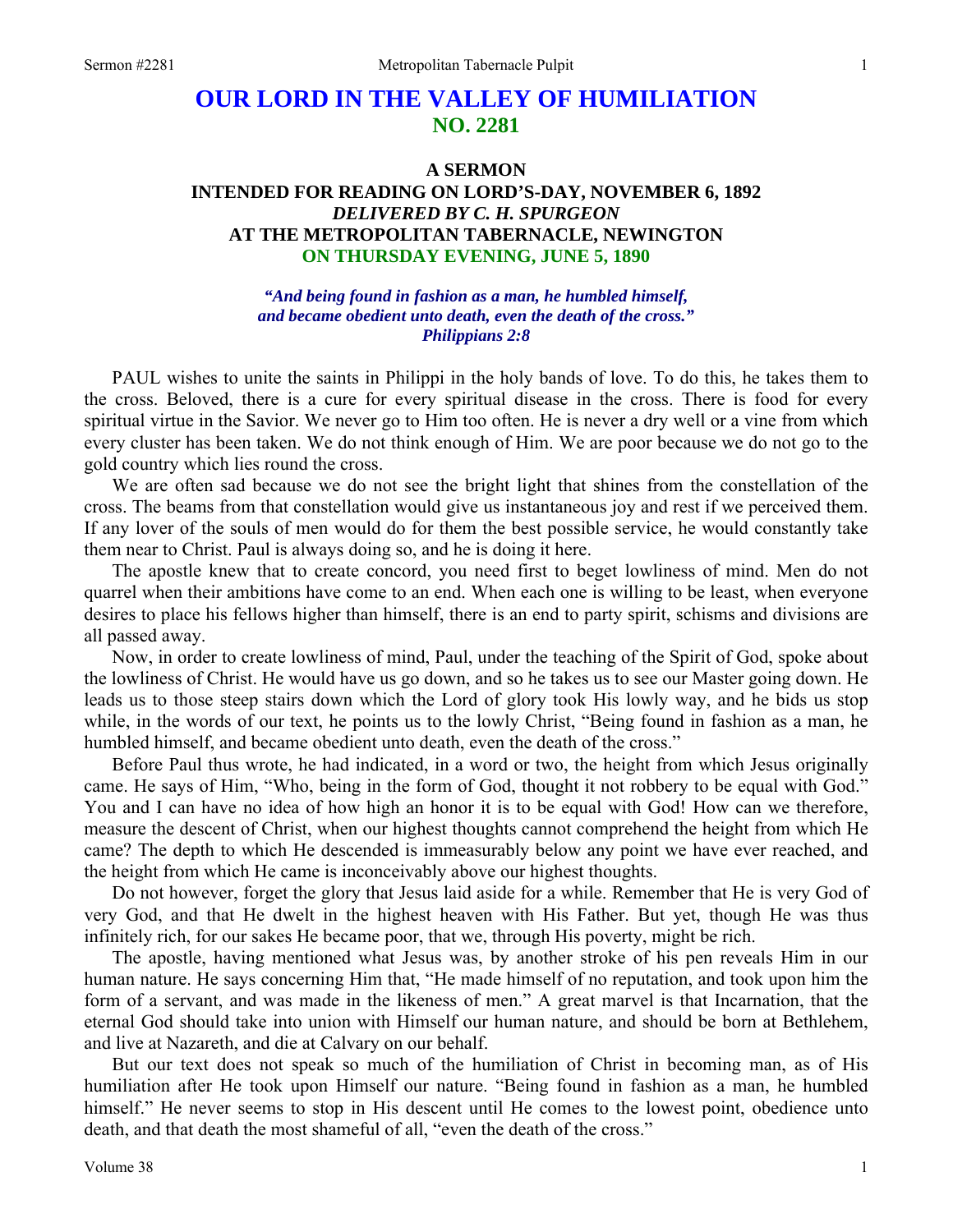Said I not rightly, that as you cannot reach the height from which He came, you cannot fathom the depth to which He descended? Here, in the immeasurable distance between the heaven of His glory and the shame of His death, is room for your gratitude. You may rise on wings of joy, you may dive into depths of self-denial, but in neither case will you reach the experience of your divine Lord, who thus, for you, came from heaven to earth, that He might take you up from earth to heaven.

Now, if strength is given me for the exercise, I want to guide you, first, while we consider *the facts of our Lord's humiliation,* and secondly, when we have considered them, I want you *practically to learn from them, some useful lessons.* 

#### **I.** First of all, CONSIDER THE FACTS OF OUR LORD'S HUMILIATION.

Paul speaks first of *the point from which He still descends,* "Being found in fashion as a man, he humbled himself." My gracious Lord, You have come far enough already, do You not stop where You are? In the form of God, You were; in the form of man, You are. That is an unspeakable stoop. Will You still humble Yourself? Yes, says the text, "Being found in fashion as a man, he humbled himself."

Yet, surely one would have thought that He was low enough! He was the Creator, and we see Him here on earth as a creature, the Creator, who made heaven and earth, without whom was not anything made that was made, and yet He lies in the virgin's womb, He is born and He is cradled where the horned oxen feed. The Creator is also a creature. The Son of God is the Son of man. Strange combination! Could condescension go farther than for the Infinite to be joined to the infant, and the Omnipotent to the feebleness of a newborn babe?

Yet, this is not all. If the Lord of life and glory must needs be married to a creature, and the High and Mighty One must take upon Himself the form of a created being, yet why does He assume the form of man? There were other creatures brighter than the stars, noble spiritual beings, seraphim and cherubim, sons of the morning, presence angels of the eternal throne, why did He not take their nature? If He must be in union with a creature, why not be joined to the angels? But "He took not on him the nature of angels; but he took on him the seed of Abraham."

A man is but a worm, a creature of many infirmities. On His brow death has written with his terrible finger. He is corruptible and he must die. Will the Christ take that nature upon Him, that He too, must suffer and die? It was even so, but when He had come so far, we feel as if we must almost put ourselves in the way to stop Him from going farther. Is not this stoop low enough? The text says that it was not, for "Being found in fashion as a man, he humbled himself," even then.

What will not Christ do for us who have been given to Him by His Father? There is no measure to His love, you cannot comprehend His grace. Oh, how we ought to love Him and serve Him! The lower He stoops to save us, the higher we ought to lift Him in our adoring reverence. Blessed be His name. He stoops, and stoops, and stoops, and when He reaches our level and becomes man, He still stoops, and stoops, and stoops lower and deeper yet, "Being found in fashion as a man, he humbled himself."

Now let us notice next, *the way in which He descended after He became a man,* "He humbled himself." We must assume that He has stooped as low as our humanity, but His humanity might have been, when born, cradled daintily. He might have been among those who are born in marble halls, and clothed in purple and fine linen, but He chose not to be. If it had pleased Him, He might have been born a man, and not have been a child, He might have leaped over the period of gradual development from childhood to youth, and from youth to manhood, but He did not.

When you see Him at home at Nazareth, the apprenticed son, obedient to His parents, doing the little errands of the house like any other child, you say as our text says, "He humbled himself." There He dwelt in poverty with His parents, beginning His life as a workman's boy, and I suppose, running out to play with youthful companions. All this is very wonderful.

The apocryphal gospels represent Him as having done strange things while yet a child, but the true Gospels tell us very little of His early days. He veiled His Godhead behind His childhood. When He went up to Jerusalem, and listened to the doctors of the law, though He astonished them by His questions and answers, yet He went home with His parents and was subject to them, for "He humbled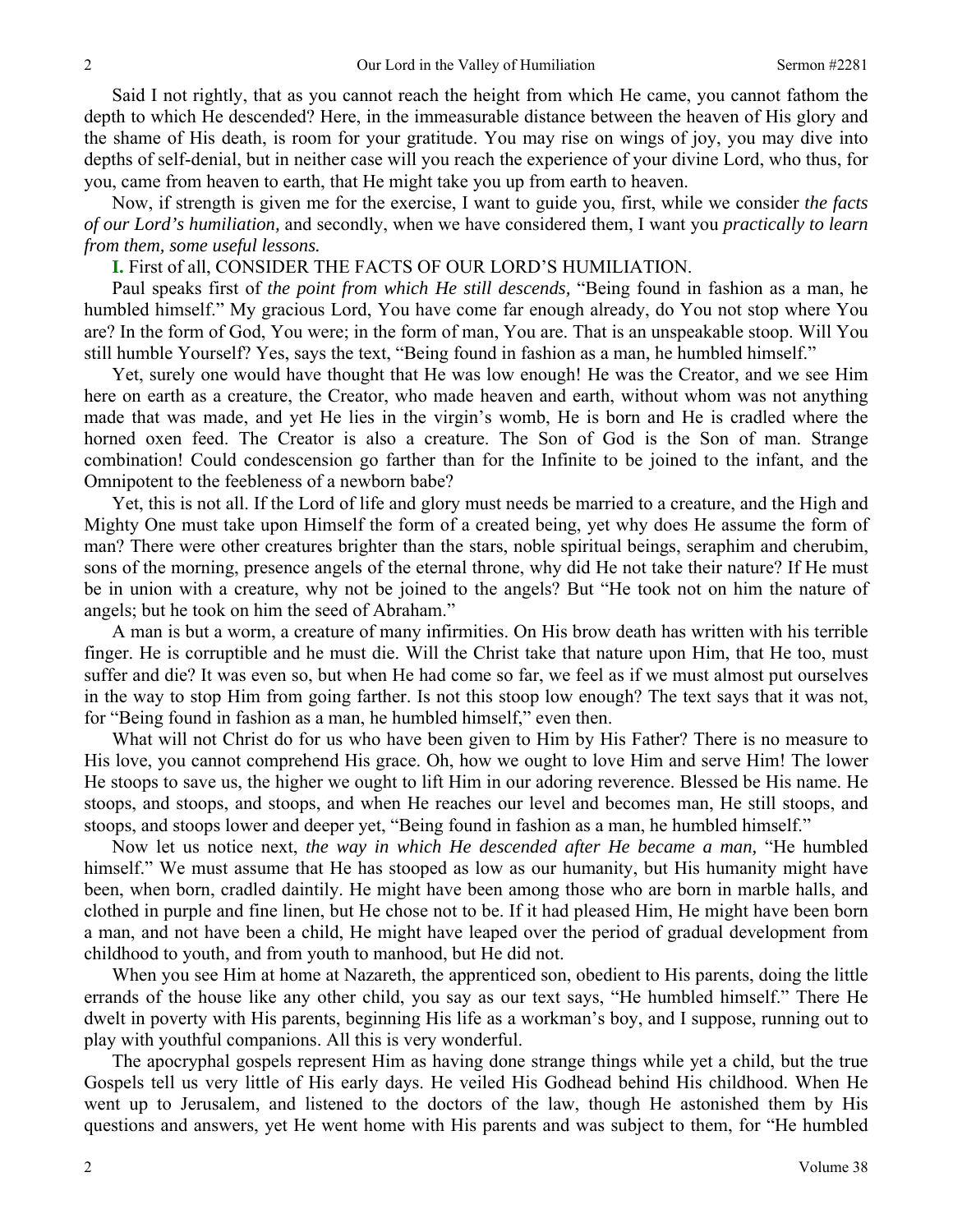himself." He was by no means pushing and forward, like a petted and precocious child. He held Himself in, for He determined that, being found in fashion as a man, He would humble Himself.

He grew up, and the time of His appearing unto men arrived, but I cannot pass over the thirty years of His silence without feeling that here was a marvelous instance of how He humbled Himself. I know young men who think that two or three years' education is far too long for them. They want to be preaching at once, running away, as I sometimes tell them, like chickens with the shell on their heads. They want to go forth to fight before they have buckled on their armor.

But it was not so with Christ, thirty long years passed over His head, and still there was no Sermon on the Mount. When He did show Himself to the world, see how He humbled Himself. He did not knock at the door of the high priests, or seek out the eminent Rabbis and the learned scribes, but He took for His companions fishermen from the lake, infinitely His inferiors, even if we regarded Him merely as a man. He was full of manly freshness and vigor of mind, and they were scarcely able to follow Him, even though He moderated His footsteps out of pity for their weakness. He preferred to associate with lowly men, for He humbled Himself.

When He went out to speak, His style was not such as aimed at the gathering together of the *elite* together, He did not address a few specially cultured folk. *"Then drew near unto him all the scribes and Pharisees for to hear him*." Am I quoting correctly? Nay, nay, *"Then drew near unto him all the publicans and sinners for to hear him*." They made an audience with which He was at home, and when they gathered about Him, and when little children stood to listen to Him, then He poured out the fullness of His heart, for He humbled Himself.

Ah, dear friends, this was not the deepest humiliation of the Lord Jesus! He allowed the devil to tempt Him. I have often wondered how His pure and holy mind, how His right royal nature could bear conflict with the prince of darkness, the foul fiend, full of lies. Christ allowed Satan to put Him to the test, and spotless purity had to bear the nearness of infamous villainy. Jesus conquered, for the prince of this world came, and found nothing in Him, but He humbled Himself when in the wilderness, on the pinnacle of the temple, and on the exceedingly high mountain, He allowed the devil thrice to assail Him.

Personally, in His body, He suffered weakness, hunger, thirst. In His mind He suffered rebuke, contumely, falsehood. He was constantly the Man of sorrows. You know that when the head of the apostate church is called, "the man of sin," it is because it is always sinning, and when Christ is called "the Man of sorrows" it is because He was always sorrowing.

How amazing it is that He should humble Himself so as to be afflicted with the common sorrows of our humanity, yet it was even so! "Being found in fashion as a man," He consented even to be belied, to be called a drunken man and a winebibber, to have His miracles ascribed to the help of Beelzebub, to hear men say, "He hath a devil, and is mad; why hear ye him?"

"He humbled himself." In His own heart there were frequently great struggles, and those struggles drove Him to prayer. He even lost consciousness of God's presence, so that He cried in sore anguish, "My God, my God, why hast thou forsaken me?" All this was because still He humbled Himself.

I do not know how to speak to you upon this great subject, I give you words, but I pray the Holy Spirit to supply you with right thoughts about this great mystery. I have already said that it was condescension enough for Christ to be found in fashion as a man, but after that, He still continued to descend the stairway of condescending love by humbling Himself yet more and more.

But notice now, *the rule of His descent,* it is worth noticing, "He humbled himself, and became obedient." I have known persons try to humble themselves by will-worship. I have stood in the cell of a monk, when he has been out of it, and I have seen the whip with which he flagellated himself every night before he went to bed. I thought that it was quite possible that the man deserved all he suffered, and so I shed no tears over it. That was his way of humbling himself, by administering a certain number of lashes.

I have known persons practice voluntary humility. They have talked in very humble language, and have decried themselves in words, though they have been as proud as Lucifer all the while. Our Lord's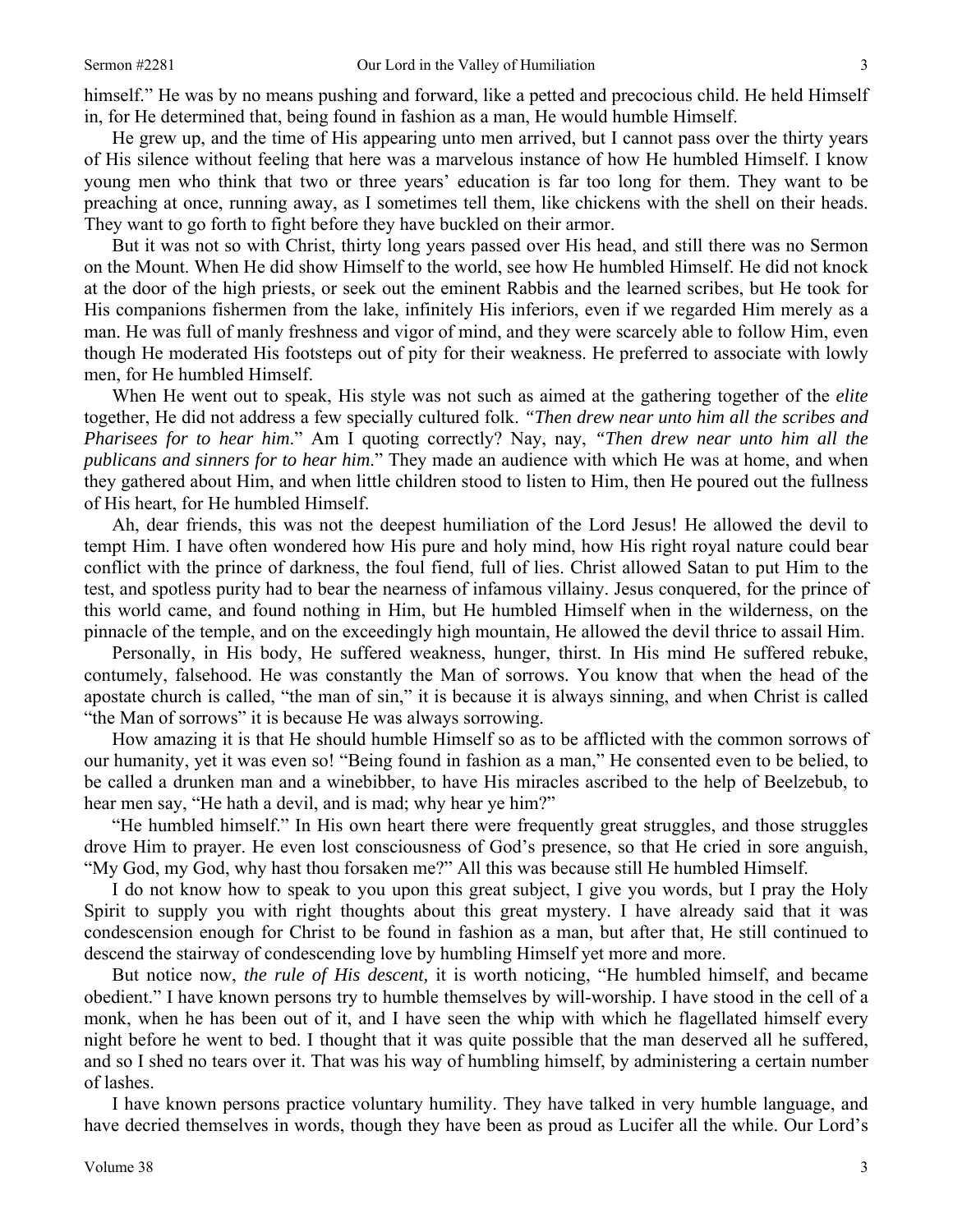way of humbling Himself was by obedience. He invented no method of making Himself ridiculous, He put upon Himself no singular garb which would attract attention to His poverty, He simply obeyed His Father, and mark you, there is no humility like obedience, "To obey is better than sacrifice, and to hearken than the fat of rams."

To obey is better than to wear a special dress or to clip your words in some peculiar form of supposed humility. Obedience is the best humility, laying yourself at the feet of Jesus, and making your will active only when you know what is God's will for you. This is to be truly humble.

In what way, then, did the Lord Jesus Christ in His life obey? I answer—There was always about Him the spirit of obedience to His Father. He could say, "Lo, I come: in the volume of the book it is written of me, I delight to do thy will, O my God: yea, thy law is within my heart." He was always, while here, subservient to His Father's great purpose in sending Him to earth, He came to do the will of Him that sent Him, and to finish His work. He learned what that will was, partly from Holy Scripture.

You constantly find Him acting in a certain way "that the scripture might be fulfilled." He shaped His life upon the prophecies that had been given concerning Him. Thus He did the will of the Father.

Also, there was within Him the Spirit of God who led and guided Him, so that He could say, "I do always those things that please the Father." Then He waited upon God continually in prayer. Though infinitely better able to do without prayer than we are, yet He prayed much more than we do. With less need than we have, He had a greater delight in prayer than we have, and thus He learned the will of God as man, and did it, without once omitting, or once transgressing in a single point.

He did the will of God also obediently, by following out what He knew to be the Father's great design in sending Him. He was sent to save, and He went about saving, seeking and saving that which was lost. Oh, dear friends, when we get into unison with God, when we wish what He wishes, when we live for the great object that fills God's heart, when we lay aside our wishes and whims, and even our lawful desires, that we may do only the will of God, and live only for His glory, then we shall be truly humbling ourselves!

Thus, I have shown you that Jesus did descend after He became man, and I have pointed out to you the way and the rule of His descending. Now let us look with awe and reverence, at *the abyss into which He descended*. Where did He arrive at length in that dreadful descent? What was the bottom of the abyss? It was death, "He humbled himself and became obedient unto death, even the death of the cross."

Our Lord died willingly. You and I, unless the Lord should come quickly, will die, whether we are willing or not, "It is appointed unto men once to die." He needed not to die, yet He was willing to surrender His life. He said, "I have power to lay it down, and I have power to take it again. This commandment have I received of my Father."

He died willingly, but at the same time, He did not die by His own hand, He did not take His own life as a suicide, He died obediently. He waited till His hour had come, when He was able to say, "It is finished," then He bowed His head and gave up the ghost. He humbled Himself, so as willingly to die.

He proved the obedience of His death also by the meekness of it, as Isaiah said, "As a sheep before her shearers is dumb, so he openeth not his mouth." He never spoke a bitter word to priest or scribe, Jewish governor or Roman soldier. When the women wept and bewailed, He said to them, "Daughters of Jerusalem, weep not for me, but weep for yourselves, and for your children." He was all gentleness, He had not a hard word even for His murderers. He gave Himself up to be the Sin-bearer, without murmuring at His Father's will, or at the cruelty of His adversaries.

How patient He was! If He says, "I thirst," it is not the petulant cry of a sick man in His fever, there is a royal dignity about Christ's utterance of the words. Even the "Eloi, Eloi, lama sabachthani," with the unutterable gall and bitterness it contains, has not even a trace of impatience mingled with it. Oh, what a death Christ's was! He was obedient in it, obedient not only till He came to die, but obedient in that last dread act. His obedient life embraced the hour of His departure.

But as if death were not sufficiently humbling, the apostle adds, "even the death of the cross." That was the worst kind of death. It was a violent death. Jesus fell not asleep gently, as good men often do,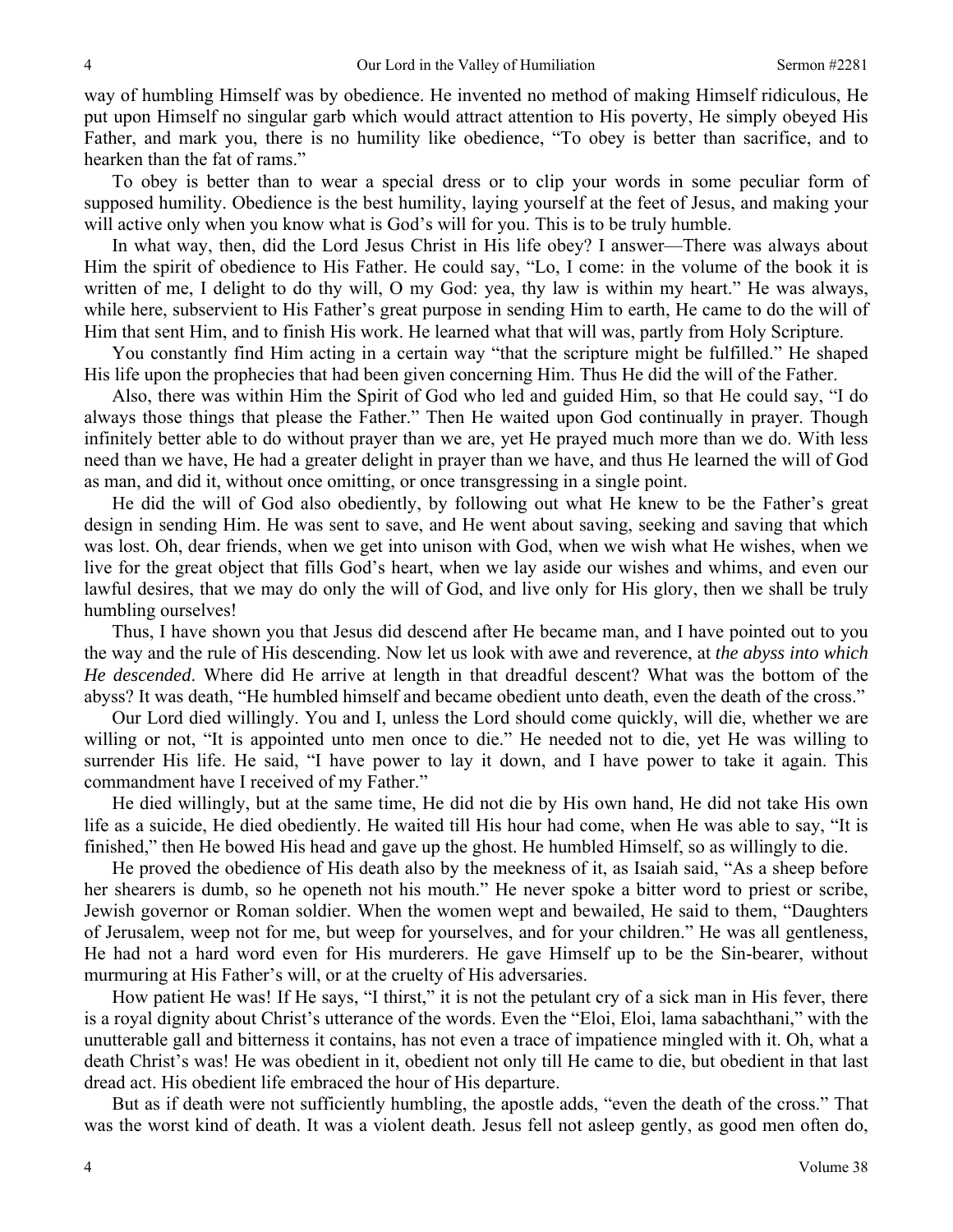It was also an extremely painful death of lingering agony. Those parts of the body in which the nerves were most numerous, were pierced with rough iron nails. The weight of the body was made to hang upon the tenderest part of the frame. No doubt the nails tore their cruel way through His flesh while He was hanging on the tree. A cut in the hand has often resulted in lockjaw and death, yet Christ's hands were nailed to the cross. He died in most exquisite pain of body and of soul.

It was also a death most shameful. Thieves were crucified with Him, His adversaries stood and mocked Him. The death of the cross was one reserved for slaves and the basest of felons, no Roman citizen could be put to death in such a way as that, hung up between earth and heaven, as if neither would have Him, rejected of men and despised of God.

It was also a penal death. He died not like a hero in battle, nor as one who perishes while rescuing his fellow men from fire or flood, He died as a criminal. Upon the cross of Calvary He was hung up. It was an accursed death too. God Himself had called it so, "Cursed is every one that hangeth on a tree." He was made a curse for us. His death was penal in the highest sense. He "bare our sins in his own body on the tree."

I have not the mental, nor the physical, nor the spiritual strength to speak to you aright on such a wondrous topic as that of our Lord in the Valley of Humiliation. There have been times with me when I have only wanted a child's finger to point me to the Christ, and I have found enough in a sight of Him without any words of man. I hope that it is so with you tonight. I invite you to sit down and watch your Lord, obedient unto death, even the death of the cross. All this He did that He might complete His own humiliation. He humbled Himself even to this lowest point of all, "unto death, even the death of the cross."

**II.** If you have this picture clearly before your eyes, I want you in the second place, to PRACTICALLY LEARN SOME LESSONS FROM OUR LORD'S HUMILIATION.

The first is, learn to have *firmness of faith* in the atoning sacrifice. If my Lord could stoop to become man, and if when He had come as low as that, He went still lower, and lower, and lower, until He became obedient unto death, even the death of the cross, I feel that there must be a potency about that death which is all that I can require. Jesus by dying has vindicated law and justice.

Look, brethren, if God can punish sin upon His own dear Son, it means far more than the sending of us to hell. Without shedding of blood there is no remission of sin, but His blood was shed, so there is remission. His wounds let out His life blood, one great gash opened the way to His heart, before that, His whole body had become a mass of dripping gore, when in the garden, His sweat was, as it were, great drops of blood falling to the ground.

My Lord, when I study Your sacrifice, I see how God can be "just, and the Justifier of him which believeth in Jesus." Faith is born at the cross of Christ. We not only bring faith to the cross, but we find it there. I cannot think of my God bearing all this grief in a human body, even to the death on the cross, and then doubt. Why, doubt becomes harder than faith when the cross is visible! When Christ is set forth evidently crucified among us, each one of us should cry, "Lord, I believe, for Thy death has killed my unbelief."

The next lesson I would have you learn from Christ's humiliation is this, cultivate a great *hatred of sin*. Sin killed Christ, let Christ kill sin. Sin made Him go down, down, down, then pull sin down, let it have no throne in your heart. If it *will* live in your heart, make it live in holes and corners, and never rest till it is utterly driven out. Seek to put your foot upon its neck, and utterly kill it. Christ was crucified, let your lusts be crucified, and let every wrong desire be nailed up with Christ, upon the felon's tree.

If, with Paul, you can say, "God forbid that I should glory, save in the cross of our Lord Jesus Christ, by whom the world is crucified unto me, and I unto the world," with Him you will also be able to exclaim, "From henceforth let no man trouble me: for I bear in my body the marks of the Lord Jesus." Christ's branded slave is the Lord's freeman.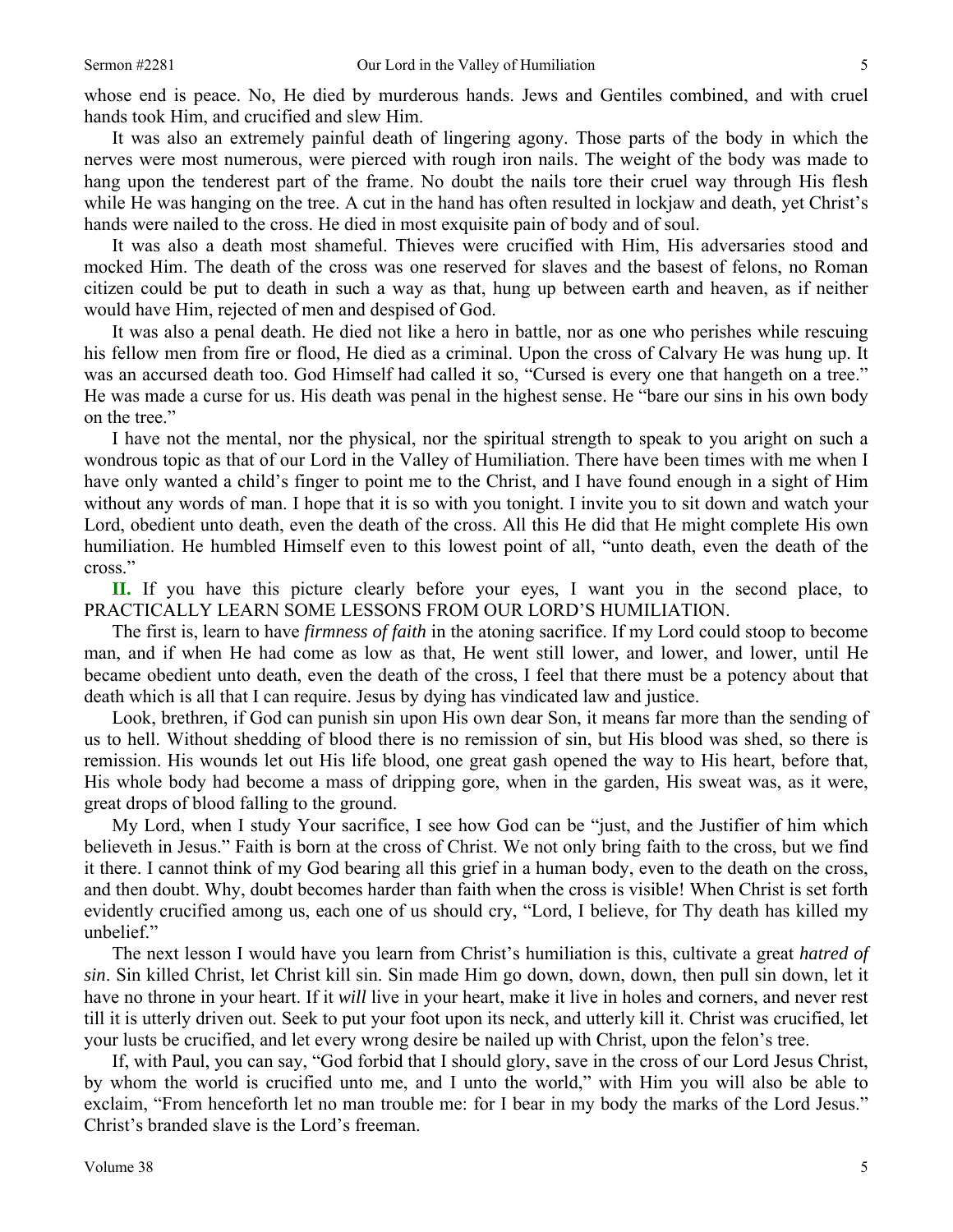Learn another lesson, and that is *obedience*. Beloved, if Christ humbled Himself and became obedient, how obedient ought you and I to be? We ought to stop at nothing when we once know that it is the Lord's will. I marvel that you and I should ever raise a question or ask a moment's delay in our obedience to Christ. If it be the Lord's will, let it be done, and done at once. Should it rend some fond connection, should it cause a flood of tears, let it be done.

He humbled Himself and became obedient. Would obedience humble me? Would it lower me in man's esteem? Would it make me the subject of ridicule? Would it bring contempt upon my honorable name? Should I be elbowed out of the society wherein I have been admired, if I were obedient to Christ? Lord, this is a question not worth the asking! I take up Your cross right joyfully, asking grace to be perfectly obedient by the power of Your Spirit.

Learn next another lesson, and that is *self-denial*. Did Christ humble Himself? Come, brothers and sisters, let us practice the same holy art. Have I not heard of some saying, "I have been insulted, I am not treated with proper respect. I go in and out, and I am not noticed. I have done eminent service and there is not a paragraph in the newspaper about me."

Oh, dear friend, your Master humbled Himself, but it seems to me that you are trying to exalt yourself! Truly, you are on the wrong track. If Christ went down, down, down, it ill becomes us to be always seeking to go up, up, up. Wait till God exalts you, which He will do in His own good time.

Meanwhile, it behooves you, while you are here, to humble yourself. If you are already in a humble position, should you not be contented with it, for He humbled Himself? If you are now in a place where you are not noticed, where there is little thought of you, be quite satisfied with it. Jesus came just where you are, you may well stop where you are, where God has put you. Jesus had to bring Himself down, and to make an effort to come down to where you are.

Is not the Valley of Humiliation one of the sweetest spots in all the world? Does not the great geographer of the heavenly country, John Bunyan, tell us that the Valley of Humiliation is as fruitful a place as any the crow flies over, and that our Lord formerly had His country house there, and that He loved to walk those meadows, for He found the air was pleasant? Stop there, brother.

"I should like to be known," says one. "I should like to have my name before the public." Well, if you ever had that lot, if you felt as I do, you would pray to be unknown, and to let your name drop out of notice, for there is no pleasure in it. The only happy way seems to me, if God would only let us choose, is to be known to nobody, and to glide through this world as pilgrims and strangers, to the land where our true kindred dwell, and to be known there as having been followers of the Lord.

I think that we should also learn from our Lord's humiliation to have *contempt for human glory*. Suppose they come to you and said, "We will crown you king!" you may well say, "Will you? All the crown you had for my Master was a crown of thorns, I will not accept a diadem from you." "We will praise you." "What, will you praise me, you who spat in His dear face? I need none of your praises."

It is a greater honor to a Christian man to be maligned than to be applauded. Ay, I do not care where it comes from, I will say this, if he be slandered and abused for Christ's sake, no odes in his honor, no articles in his praise, can do him one-tenth the honor. This is to be a true knight of the cross, to have been wounded in the fray, to have come back adorned with scars for His dear sake. O despised one, look upon human glory as a thing that is tarnished, no longer golden, but corroded because it came not to your Lord.

And O beloved, I think when we have meditated on this story of Christ's humbling Himself, we ought to feel our *love to our Lord* growing very vehement! We do not half love Him as we ought. When I read the sentences of Bernard, half Romanist, but altogether saint, I feel as if I had not begun to love my Lord, and when I turn over Rutherford's letters, and see the glow of his heart toward his divine Master, I could smite on my breast to think that I have such a heart of stone where there ought to be a heart of flesh.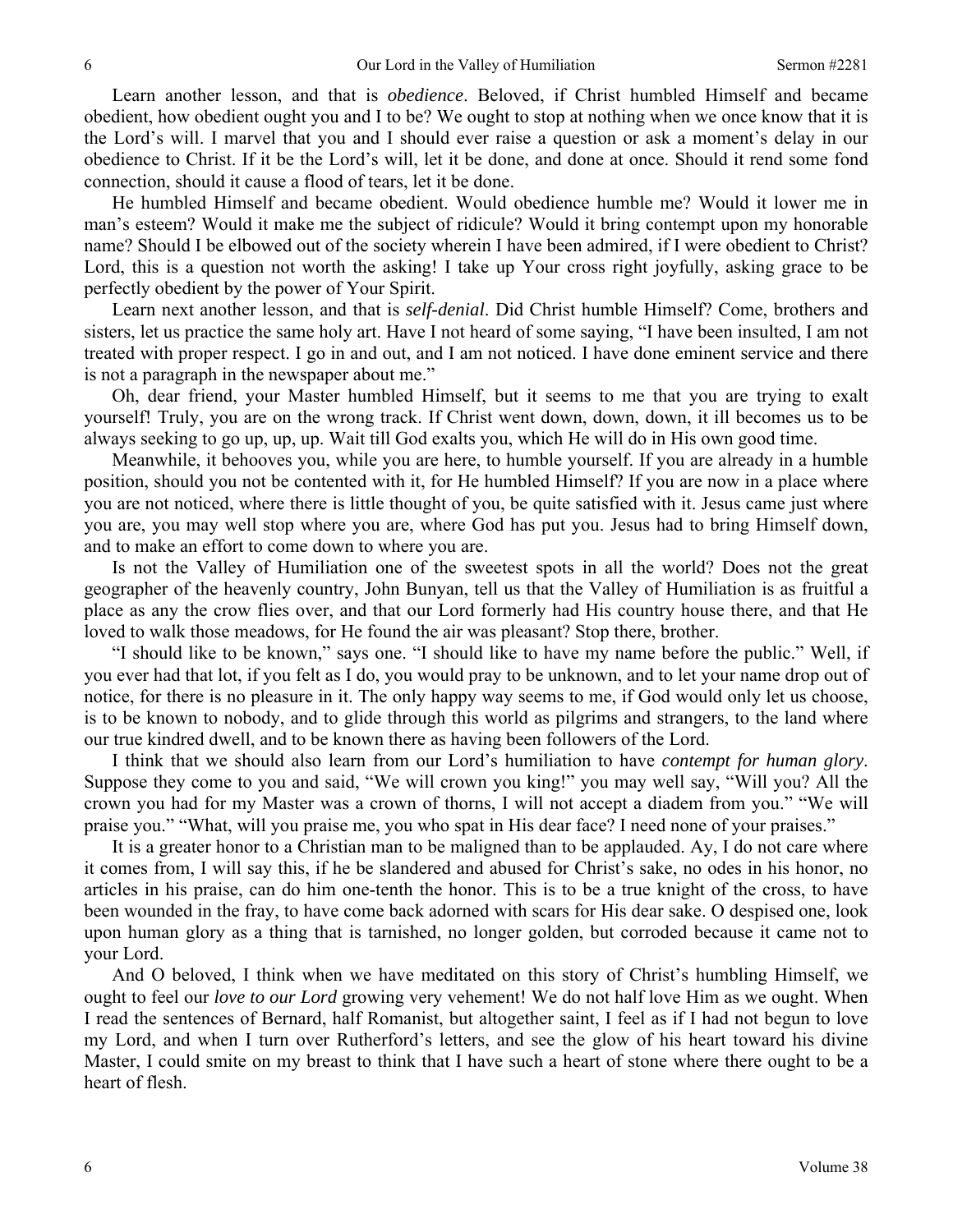If you hear George Herbert sing his quaint, strange poetry, suffused with love for his dear Lord, you may well think that you are a tyro in the school of love. Ay, and if you ever drink in the spirit of McCheyne, you may go home, and hide your head and say, "I am not worthy to sing—

#### *"Jesu, lover of my soul,'*

for I do not return His love as I ought to do." Come, seek His wounds, and let your hearts be wounded. Come, look to His heart that poured out blood and water, and give your heart up to Him. Put your whole being among the sweet spices of His all-sufficient merit, set all on fire with burning affection, and let the fragrance of it go up like incense before the Lord.

Lastly, let us be inflamed with a strong *desire to honor Christ*. If He humbled Himself, let us honor Him. Every time that He seems to put away the crown, let us put it on His head. Every time we hear Him slandered—and men continue to slander Him still—let us speak up for Him right manfully.

> *"Ye that are men, now serve Him, Against unnumbered foes; Your courage rise with danger, And strength to strength oppose."*

Do you not grow indignant sometimes, when you see how Christ's professed church is treating Him and His truth? They are still shutting Him out till His head is wet with dew, and His locks with the drops of the night. Proclaim Him King in the face of His false friends. Proclaim Him, and say that His Word is infallibly true, and that His precious blood alone can cleanse from sin. Stand out the braver because so many Judases seem to have leaped up from the bottomless pit to betray Christ again. Be firm and steadfast, like granite walls, in the day when others turn their backs and fly, like cravens.

The Lord help you to honor Him who humbled Himself, who became obedient unto death, even the death of the cross! May He accept these humble words of mine, and bless them to His people, and make them to be the means of leading some poor sinner to come and trust in Him! Amen.

#### **EXPOSITION BY C. H. SPURGEON**

#### *PHILIPPIANS 2:1-18*

**Verses 1-2.** *If there be therefore any consolation in Christ, if any comfort of love, if any fellowship of the Spirit, if any bowels and mercies, fulfil ye my joy, that ye be likeminded, having the same love, being of one accord, of one mind.* 

Paul did not mean to doubt that there is "any consolation in Christ, any comfort of love, any fellowship of the Spirit, any bowels and mercies," for no one knew better than he did how those blessings abound to them that are in Christ Jesus.

He put it by way of argument. If there be consolation in Christ, since there is consolation in Christ, since there is comfort of love, since there is fellowship of the Spirit, be one in Christ, be not divided, love one another, "be likeminded, having the same love, being of one accord, of one mind."

**3.** *Let nothing be done through strife or vainglory;*

"Nothing," never give to exceed other givers. Never preach that you may be a better preacher than anybody else, never work in the Sunday school with the idea of being thought a very successful teacher. "Let nothing be done through strife or vainglory."

#### **3.** *But in lowliness of mind let each esteem other better than themselves.*

There is some point in which your friend excels you. Notice that rather than the point in which you excel him. Try to give him the higher seat, seek for yourself to take the lowest room.

**4.** *Look not every man on his own things, but every man also on the things of others.*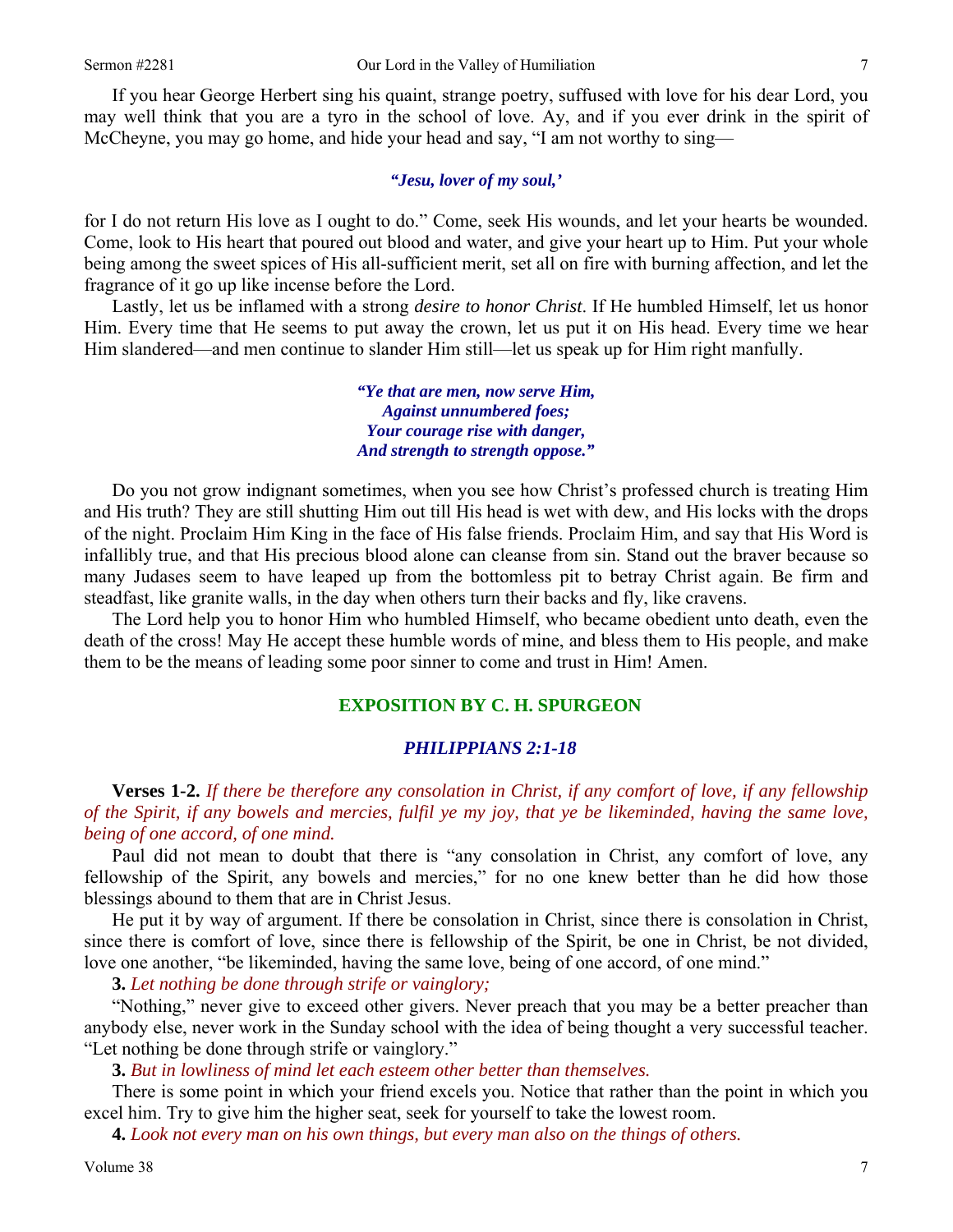Have a large heart, so that, though you care for yourself in spiritual things, and desire your own soulprosperity, you may have the same desire for every other Christian man or woman.

**5.** *Let this mind be in you, which was also in Christ Jesus:* 

What an example we have set before us in the Lord Jesus Christ! We are to have the mind of Christ, and that in the most Christly way, for here we have Christ set out to the life—

**6.** *Who, being in the form of God, thought it not robbery to be equal with God:* 

For He was equal with God.

**7.** *But made himself of no reputation,—* 

Emptied himself of all his honor, of all his glory, of all his majesty, and of all the reverence paid to him by the holy spirits around the throne.

**7-8.** *And took upon him the form of a servant, and was made in the likeness of men: and being found in fashion as a man, he humbled himself,—* 

He had not descended low enough yet, though He had come down all the way from the Godhead to our manhood, "he humbled himself."

**8-9.** *And became obedient unto death, even the death of the cross. Wherefore God also hath highly exalted him,—*

He stooped, who can tell how low? He was raised, who shall tell how high? "Wherefore God also hath highly exalted him."

**9.** *And given him a name which is above every name:* 

He threw away His name, He emptied Himself of His reputation. How high is His reputation now! How glorious is the name that God hath given Him as the reward of His redemptive work!

**10-11.** *That at the name of Jesus every knee should bow, of things in heaven, and things in earth, and things under the earth; and that every tongue should confess that Jesus Christ is Lord, to the glory of God the Father.* 

Now is He higher than the highest. Now every one must confess His divinity. With shame and terror, His adversaries shall bow before Him, with delight and humble adoration, His friends shall own Him Lord of all, "that every tongue should confess that Jesus Christ is Lord, to the glory of God the Father." See how the greatest glory of Christ is the glory of the Father. He never desired any other Glory but that. The highest honor you can ever have, O child of God, is to bring honor to your Father who is in heaven! Do you not think so? I know you do.

**12.** *Wherefore, my beloved, as ye have always obeyed, not as in my presence only, but now much more in my absence, work out your own salvation with fear and trembling.* 

Get out of self! Work out your salvation from pride, from vainglory, from disputations and strife.

**13.** *For it is God which worketh in you both to will and to do of his good pleasure.* 

You may very well work out what God works in. If He does not work it in, you will never work it out, but while He works within your spirit both to will and to do, you may safely go on to will and to do, for your willing and your doing will produce lowliness of spirit, and unity of heart with your brethren.

**14.** *Do all things without murmurings and disputings:* 

Do not say, "You give me too much to do, you always give me the hard work, you put me in the obscure corner." No, no, "do all things without murmurings." And do not begin fighting over a holy work, for if you do, you spoil it in the very beginning, and how can you then hope for a blessing upon it? "Do all things without murmurings and disputings."

**15.** *That ye may be blameless and harmless,—* 

None finding fault with you, and you not finding fault with others, neither harming nor harmed, "blameless and harmless."

**15.** *The sons of God, without rebuke,—* 

So that men cannot rebuke you, and will have to invent a lie before they can do it, and even then the falsehood is too palpable to have any force in it, "without rebuke."

**15.** *In the midst of a crooked and perverse nation, among whom ye shine as lights in the world;*